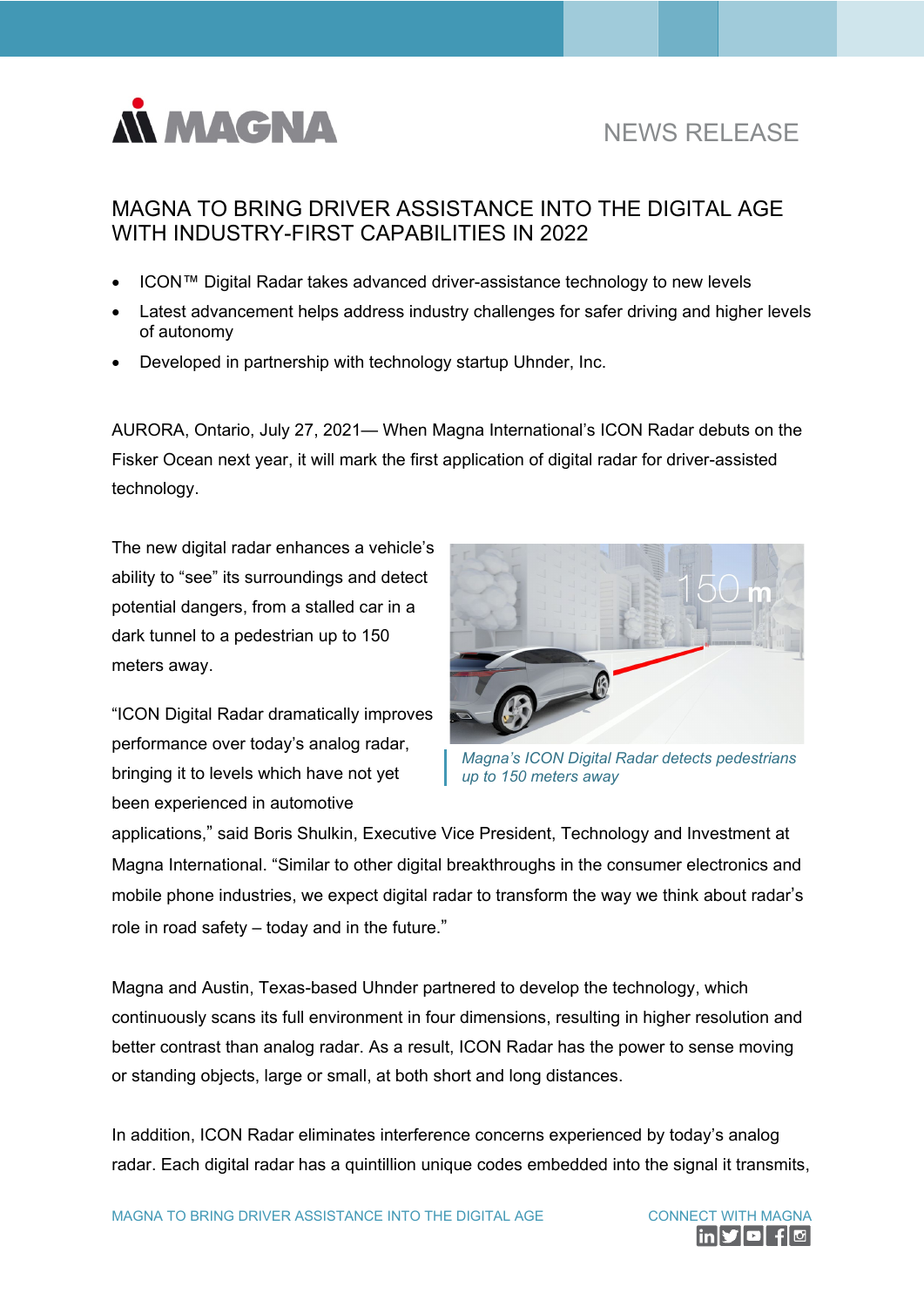helping minimize the negative effects of mutual interference. Effectively, no two radars in the world would have the same code.

"We believe the time is right to make a paradigm shift toward digital radar systems enabling our customers like Magna to have more accurate information from their radar sensor so they can develop sophisticated algorithms to help save more lives," said Manju Hegde, CEO and Co-founder of Uhnder.

ICON Radar helps address [key industry challenges](https://youtu.be/aFkZefmtruE) today and paves the road toward higher levels of autonomy in the future. In addition to vehicle and pedestrian detection, it can identify low-lying objects and open pathways on crowded, multi-lane roads.

Magna's agreement to acquire Veoneer, announced last week, will further strengthen the company's radar portfolio. Veoneer brings more than 10 years of program execution and experience producing more than 40 million radar sensors. ICON Radar is one part of the full portfolio of ADAS sensor solutions that Magna has to offer, providing automakers a fullsystems approach to bringing ADAS technology to their vehicles.

## TAGS

ADAS, ICON Radar, radar, Uhnder

INVESTOR CONTACT Louis Tonelli, Vice President, Investor Relations [louis.tonelli@magna.com,](mailto:louis.tonelli@magna.com) (+1) 905.726.7035

MEDIA CONTACT

Tracy Fuerst, Vice President, Corporate Communications & PR [tracy.fuerst@magna.com,](mailto:tracy.fuerst@magna.com) (+1) 248.631.7004

## ABOUT MAGNA

Magna is more than one of the world's largest suppliers in the automotive space. We are a mobility technology company with a global, entrepreneurial-minded team of 158,000 employees and an organizational structure designed to innovate like a startup. With 60+ years of expertise, and a systems approach to design, engineering and manufacturing that touches nearly every aspect of the vehicle, we are positioned to support advancing mobility in a transforming industry. Our global network includes 347 manufacturing operations and 84 product development, engineering and sales centres spanning 28 countries.

MAGNA TO BRING DRIVER ASSISTANCE INTO THE DIGITAL AGE CONNECT WITH MAGNA